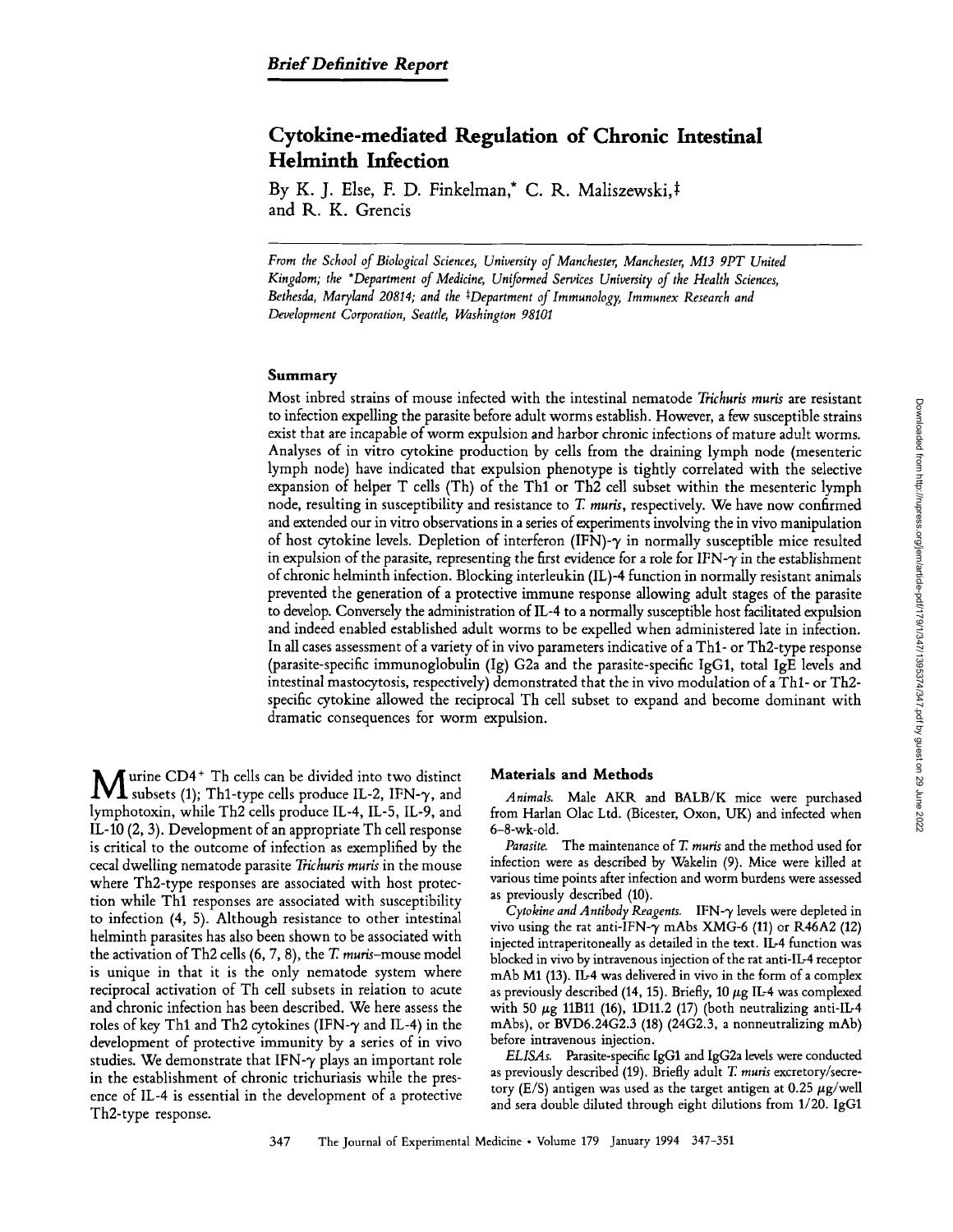was detected using alkaline-phosphatase conjugated sheep antimouse IgG1 (Serotec Ltd., Oxford, UK) and IgG2a with biotinylated rat anti-mouse IgG2a (AMS Biotechnology, Witney, Oxon, UK) followed by streptavidin peroxidase (Boehringer Mannheim UK, East Sussex, UK).

Total IgE levels were measured by sandwich ELISA using a rat mAb to murine IgE (Serotec Ltd.) as the capture antibody, goat anti-mouse IgE peroxidase (Nordic Immunological Labs, Maidenhead Berks, UK) as the detection antibody and an IgE monoclonal antibody specific for DNP (Serotec Ltd.) as standard.

*Histology.* Intestinal mast cells were counted after conventional staining of carnoys-fixed tissue with 0.5% toluidine blue, pH 0.3.

*Statistical Analysis.* Significant differences between experimental groups were calculated using the Mann-Whitney U-test with  $p > 0.05$  considered nonsignificant.

## **Resu|ts**

*IFN-9" Is Critical in Determining the Chronicity of T. muris Infection.* To assess the role of IFN- $\gamma$  in promoting susceptibility to infection we depleted susceptible (Thl-dominated) AKR mice with the anti-IFN- $\gamma$  monoclonal antibody XMG-6 (11) as detailed in Fig. 1 a. Neutralization of IFN- $\gamma$  in vivo resulted in expulsion of the parasite by day 35. Mice treated with an isotype-matched mAb (GL113) and mice receiving saline harbored full complements of mature adult worms at levels not significantly different from the infectivity level of 88.8  $\pm$  8.7 estimated on day 10 after infection (p >0.05). In vivo depletion of IFN- $\gamma$  not only altered the expulsion phenotype of AKR mice but also modified their parasitespecific antibody responses as shown in Fig. 2 a. IgG1 levels, under the control of Th2 cell cytokines (20), were similar in all infected groups. However the parasite-specific IgG2a response, controlled by the Th1 cytokine IFN- $\gamma$  (20), was considerably depressed in IFN- $\gamma$  depleted mice (Fig. 2 b) providing further evidence for the dependency of the murine IgG2a response on IFN- $\gamma$ . Repeat experiments using a different susceptible strain of mouse, B10.BR, and the anti-IFN- $\gamma$ mAb R46A2 (12) (0.4 mg/injection weekly from day 0 to day 28 after infection) confirmed the effects of depleting IFN- $\gamma$ on worm expulsion and antibody isotype production (data not shown). These results represent the first demonstration of a critical role for IFN- $\gamma$  in determining chronic intestinal helminth infection.

*Blocking IL-4 Function In Vivo Prevents Expulsion ofT. muris.*  The presence of IL-4 during T cell differentiation has been shown to be important in the development of Th2-type responses both in vitro (21) and in vivo (22). Therefore to assess the Th2 cytokines critical in determining resistance to T. *muris*  infection we treated normally resistant (Th2-dominated) BALB/K mice with the anti-IL-4 receptor mAb M1 (13) or an isotype control (GL117) as detailed in Fig. 1  $b$ . All mice in which [L-4 functions had been blocked still harbored considerable numbers of adult worms 36 d after infection in contrast to control GLl17-treated mice from which no worms were recovered. T. *muris-specific* IgG1 responses were similar in both groups; a very strong specific IgG2a response was seen in mice given M1, while no IgG2a response was detected in control GL117-treated mice (Fig. 2,  $c$  and  $d$ ). In ad-



Figure 1. Adult worm burdens recovered from susceptible and resistant strains of mice after in vivo manipulation of cytokines levels. (a) Susceptible AKR mice were infected orally with 400 T. *muris* eggs on day 0 and injected with 1 mg anti-IFN- $\gamma$  mAb XMG-6 intraperitoneally on days 0 and 7 (anti-IFN-g  $\times$  2), or XMG-6 (anti-IFN-g  $\times$  5), control mAb GL113 or PBS on days  $0, 7, 14, 21,$  and  $28$  post infection. Adult worm burdens were estimated on day 35 post infection and are presented as mean values  $\pm$  SE, six mice/group. (b) Resistant BALB/K mice were infected as above and injected with 3 mg anti-IL-4 receptor mAb M1 *(anti-IL4 R)*  or control mAb GLl17 *(control)* intravenously on days 0, 3, 6, 9, 12, and 15. Mean adult worm burdens  $\pm$  SE for five individuals/group on day 36 post infection are shown. (c) Susceptible AKR mice were infected as above and injected intravenously on days 8 and 11 post infection with 10  $\mu$ g IL-4 in the form of a complex with 50  $\mu$ g of the neutralizing anti-IL-4 mAbs 11B11 *(IL-4 complex; 11B11/IL-4)*, or 1D11.2 *(IL-4 complex; 1D11.2/IL-*4). Control groups received equivalent amounts of anti-IL-4 mAb or IL-4 as found in the complex *(control anti-IL4, 11Bll ; control anti-IL4, IDli.2; control, IL4*) or a control IL-4 complex consisting of 10  $\mu$ g IL-4 complexed with 50  $\mu$ g of the nonneutralizing anti-IL-4 mAb 24G2.3 *(control IL-4 complex*). Results are given as day 36 post infection mean worm burdens  $\pm$  SE for group sizes of four or five mice. (d) Susceptible AKR mice with patent adult infections on day 35 post infection as assessed by the presence of eggs in feces, were injected with IL-4 complexes or control reagents as described in c on days 35 and 38 post infection. Mean worm burdens  $\pm$ SE on day 45 are shown, four or five mice per group except for the 1D11.2/ IL-4 group where  $n = 3$ .

dition, the intestinal mast cell response and total IgE levels (both Th2-controlled responses [23-26]) were depressed to levels significantly below normal in Ml-treated animals (p <0.05 and  $p$  <0.005, respectively; Fig. 3,  $a$  and  $b$ ). These results strongly suggest that blocking IL-4 function in vivo enabled a nonprotective Thl-type response to develop, resulting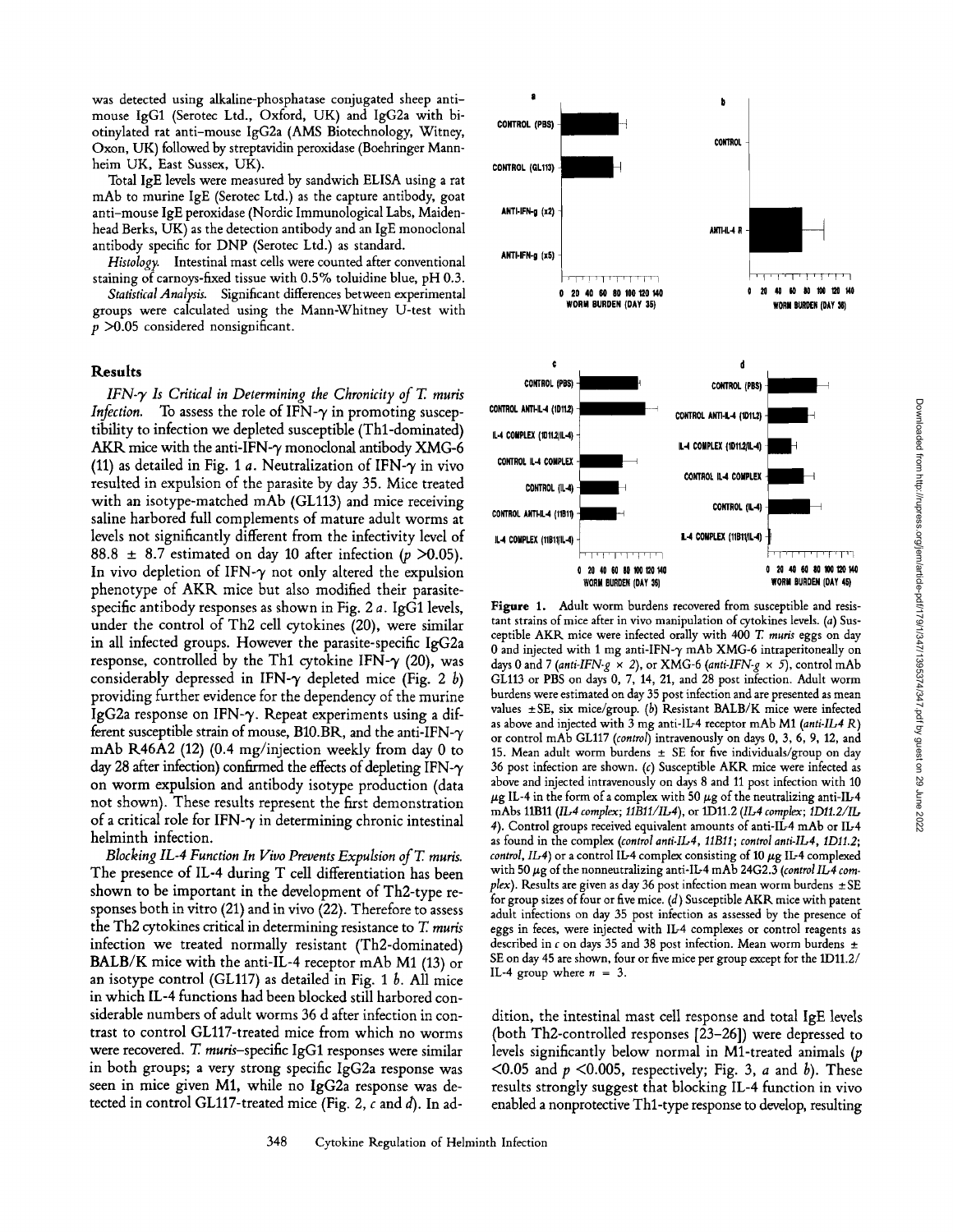

Figure 2. Parasite-specific serum IgG1 and IgG2a responses of susceptible and resistant strains of mouse after the in vivo manipulation of the IFN- $\gamma$  or IL-4 response. (a and b) Susceptible AKR mice were infected and depleted of IFN- $\gamma$  as described in Fig. 1 a. Normal uninfected mice received weekly intraperitoneal injections of PBS. Day 35 post infection anti-T muris IgG1 levels are shown in  $a$ , and the IgG2a response in  $b$ . ( $c$  and  $d$ ) Resistant BALB/K mice were infected and their IL-4 response blocked as described in Fig.  $1 b$ . Normal mice were given equivalent injections of PBS. Anti-T. muris IgG1 levels on day 36 post infection are shown in c and IgG2a levels in d. Data are represented as the mean OD at  $\lambda$ 405 nm  $\pm$  SE against dilution of sera.



Figure 3. Intestinal mast cell numbers and total IgE levels in BALB/K mice after in vivo blocking of their IL-4 response. Resistant BALB/K mice were infected and their IL-4 response blocked as described in Fig. 1 b. Normal mice were given equivalent injections of PBS. Mean numbers of mast cells per 20 crypt units (CU)  $\pm$  SE on day 36 post infection are shown in a and total IgE levels (mean  $\pm$  SE) in b.

in elevated IgG2a levels, depressed IgE levels, depressed mastocytosis, and susceptibility to infection. Repeat experiments confirmed the effects of blocking IL-4 function in vivo using M1 (data not shown).

Administration of IL-4 to Susceptible Mice Facilitates Expul-To confirm the importance of IL-4 in mediating resission. tance to T. muris infection, we treated normally susceptible AKR mice with IL-4 in the form of a complex (detailed in Fig. 1, c and d). The IL-4 complex methodology (14, 15) was selected as injection of mice with complexes of IL-4 and neutralizing anti-IL-4 mAbs increases the duration and magnitude of the IL-4-mediated effects in vivo. Fig. 1  $\epsilon$  shows the worm burdens recovered from normally susceptible AKR mice when injected early in infection (days 8 and 11) with 10  $\mu$ g of IL-4 complexed with 11B11 (16) or 1D11.2 (17) (both neutralizing anti-IL-4 mAbs) or 24G2.3 (18) (a nonneutralizing mAb) or a variety of controls including the mAbs and IL-4 alone. Mice treated with 11B11/IL-4 or 1D11.2/IL-4 expelled their infection by day 36. In contrast all the control groups harbored mature adult worms at levels not significantly different from the day 11 infectivity level of 93.3  $\pm$  12.3 ( $p > 0.05$ ). 10  $\mu$ g of IL-4 alone was insufficient to promote protective immunity underlining the increased effectiveness of cytokine administration using the complex methodology (14, 15). Thus, administration of IL-4 at an early stage after infection is sufficient to allow normally susceptible mice to develop a very effective protective immune response. To determine whether IL-4 could influence an established adult T. muris infection, mice with patent infections were injected with IL-4 complexes. As shown in Fig. 1 d,  $11B11/II$ -4 complex treatment induced complete expulsion in most mice, with just a few sterile worms remaining in two of the five individuals. It has recently been shown that treatment of Leishmania major-infected mice with a cytokine (IL-12) at the time of parasite inoculation can prevent the development of a chronic infection (27). Data presented here now establish that a cytokine (IL-4) can also be used as effective therapy for an established infection. 1D11.2/IL-4 complexes were less effective against adult parasites than 11B11/IL-4 complexes, although significantly few worms were also recovered in these mice compared with control complex-treated mice ( $p = 0.05$ ). These observations do not exclude the possibility that IL-4 has a direct toxic effect on T. muris from the possibility that IL-4 enhances host protection against this parasite. However the latter possibility is supported by recent studies that show that 11B11/IL-4 complexes promote the expulsion of Heligmosomoides polygyrus adults during a primary infection and that this effect is blocked by the mAb M1 that inhibits IL-4 receptor function but would not be expected to bind to any existing nematode IL-4 receptor (Urban, J. F., Jr., and F. D. Finkelman, manuscript in preparation). In addition, the administration of IL-4 complexes to nude mice infected with T. muris failed to induce worm loss (data not shown).

### **Discussion**

We have previously reported the polarization of the Th cell response in murine trichuriasis towards Th2 cells in resis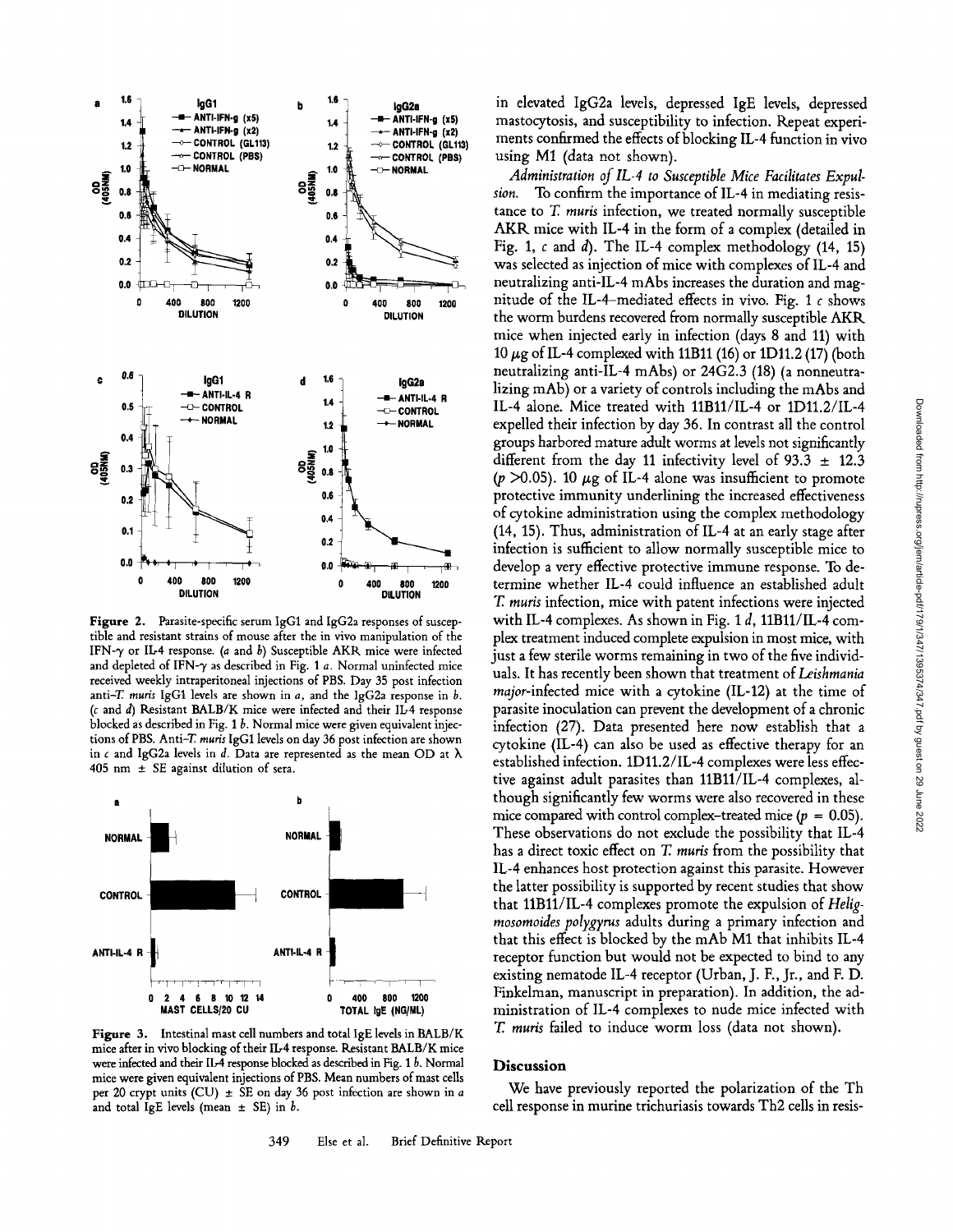tant strains of mice and Thl cells in strains of mice susceptible to T. *muris* (4, 5). These observations were based on the cytokine profiles of cells from the lymph node draining the site of infection after restimulation in vitro. The results presented here significantly substantiate and extend these earlier findings demonstrating that the IL-4/IFN- $\gamma$  balance in vivo is critical in determining the type of Th cell response generated and thus the outcome of infection. The mechanisms involved in polarizing the Th cell response such that some strains of mouse mount a dominant Th2-type response while in others Thl cells prevail remain unknown. Many suggestions have been put forward including differences in APCs (28-30), differences in antigenic epitopes (31, 32), and the local cytokine environment present at the time of initial T cell activation (21, 33). Clearly, in our system the presence of IL-4 early in infection is a critical component in the generation of a protective Th2-type response, with the "non-B, non-T" cell source of IL-4 being an exciting area of current research (34, 35). Moreover, IL-4 appears to play an important role in modulating the host protective immune response to T. *muris*  even in the face of established chronic adult worm infections.

Although Th2 cytokines have been shown to be important in resistance to other intestinal helminth infections (6-8), most notably in resistance to challenge infection with *11. polygyrus* (36), the uniqueness of the T. *muris-mouse* model lies in the ability to study factors promoting both the development of a Th2-type response resulting in resistance to infection and a Thl-type response, resulting in chronic infection. As such, murine trichuriasis provides a powerful model for the study of immune responses to large multicellular helminth parasites and demonstrates the reciprocal relationship between host immunity and cytokine production to that seen in mice infected with the protozoan parasite *L. major,* where selective expansion of the Thl or Th2 cell subset leads to disease resolution or fatal dissemination, respectively (37, 38).

We would like to thank Gillian Entwistle for excellent technical assistance and the Immunex Research Corporation for its generous gift of recombinant mouse IL-4.

K. J. Else is supported by a Wellcome Trust Fellowship. This work was supported by project grants from British Medical Council and in part by the United States Navy Medical Research and Development Command Contract No. N0007593WR00035.

Address correspondence to Dr. Kathryn Else, School of Biological Sciences, University of Manchester, Stopford Building, Oxford Road, Manchester M13 9PT, UK.

*Received for publication 2 August 1993 and in revised.form 4 October 1993.* 

## **References**

- 1. Mosmann, T.R.., H. Cherwinski, M.W. Bond, M.A. Gieldin, and R.L. Coffman. 1986. Two types of murine helper T cell clone. I. Definition according to profiles of lymphokine activities and secreted proteins. *J. Immunol.* 136:2348.
- 2. Mosmann, T.R., and K.W. Moore. 1991. The role of *IL-IO*  in crossregulation of Thl and Th2 responses. *In* Immunoparasitology Today. C. Ash and R.B. Gallagher, editors. Elsevier Trends Journals, Cambridge, UK. 12:A62-A66.
- 3. Uyttenhove, C., R.J. Simpson, and J. Van Snick. 1988. Functional and structural characterization of P40, a mouse glycoprotein with T-cell growth factor activity. *Proc. Natl. Acad. Sci. USA.* 85:6934.
- 4. Else, K.J., and R.K. Grencis. 1991. Cellular immune responses to the nematode parasite *Trichuris muris.* I. Differential cytokine production during acute or chronic infection. *Immunology.*  72:508.
- 5. Else, K.J., L. Hfiltner, and R.K. Grencis. 1992. Cellular immune responses to the nematode parasite *Trichuris muris*. II. Differential induction of  $T_H$  cell subsets in resistant versus susceptible mice. *Immunology.* 75:232.
- 6. Urban, J.F., Jr., K.M. Madden, A. Svetic, A. Cheever, P.P. Trotta, W.C. Gause, I.M. Katona, and ED. Finkelman. 1992. The importance of Th2 cytokines in protective immunity to nematodes. *Immunol. Rev.* 127:205.
- 7. Kelly, E.A.B., E.S. Cruz, K.M. Hauda, and D.L. Wassom.

1991. IFN- $\gamma$ - and IL-5-producing cells compartmentalize to different lymphoid organs in *Trichinella spiralis-infected mice*. *j. Immunol.* 147:306.

- 8. Grencis, R.K., L. Hfiltner, and K.J. Else. 1992. Host protective immunity to *Trichinella spiralis* in mice: activation of Th cell subsets and lymphokine secretion in mice expressing different response phenotypes. *Immunology.* 74:329.
- 9. Wakelin, D. 1967. Acquired immunity to *Trichuris muris* in the albino laboratory mouse. *Parasitology.* 57:515.
- 10. Else, K.J., D. Wakelin, D.L. Wassom, and K.H. Hauda. 1990. The influence of genes mapping within the major histocompatibility complex on resistance to *Trichuris muris* infections in mice. *Parasitology.* 101:61.
- 11. Cherwinski, H.M., J.H. Schumacher, K.D. Brown, and T.R. Mosmann. 1987. Two types of mouse helper T cell clone. III. Further differences in lymphokine synthesis between Thl and Th2 clones revealed by RNA hybridization, functionally monospecific bioassays, and monoclonal antibodies. *J. Exp. Med.*  166:1229.
- 12. Havell, E.A., and G.L. Spitalny. 1983. Production and characterization of anti-murine interferon gamma sera. *J. Interferon Res.* 3:191.
- 13. Beckmann, M.P., K.A. Schooley, B. Gallis, T. Vanden Bos, D. Friend, A.R. Alpert, R. Raunio, K.S. Prichett, P.E. Baker, and L.S. Park. 1990. Monoclonal antibodies block murine IL-4